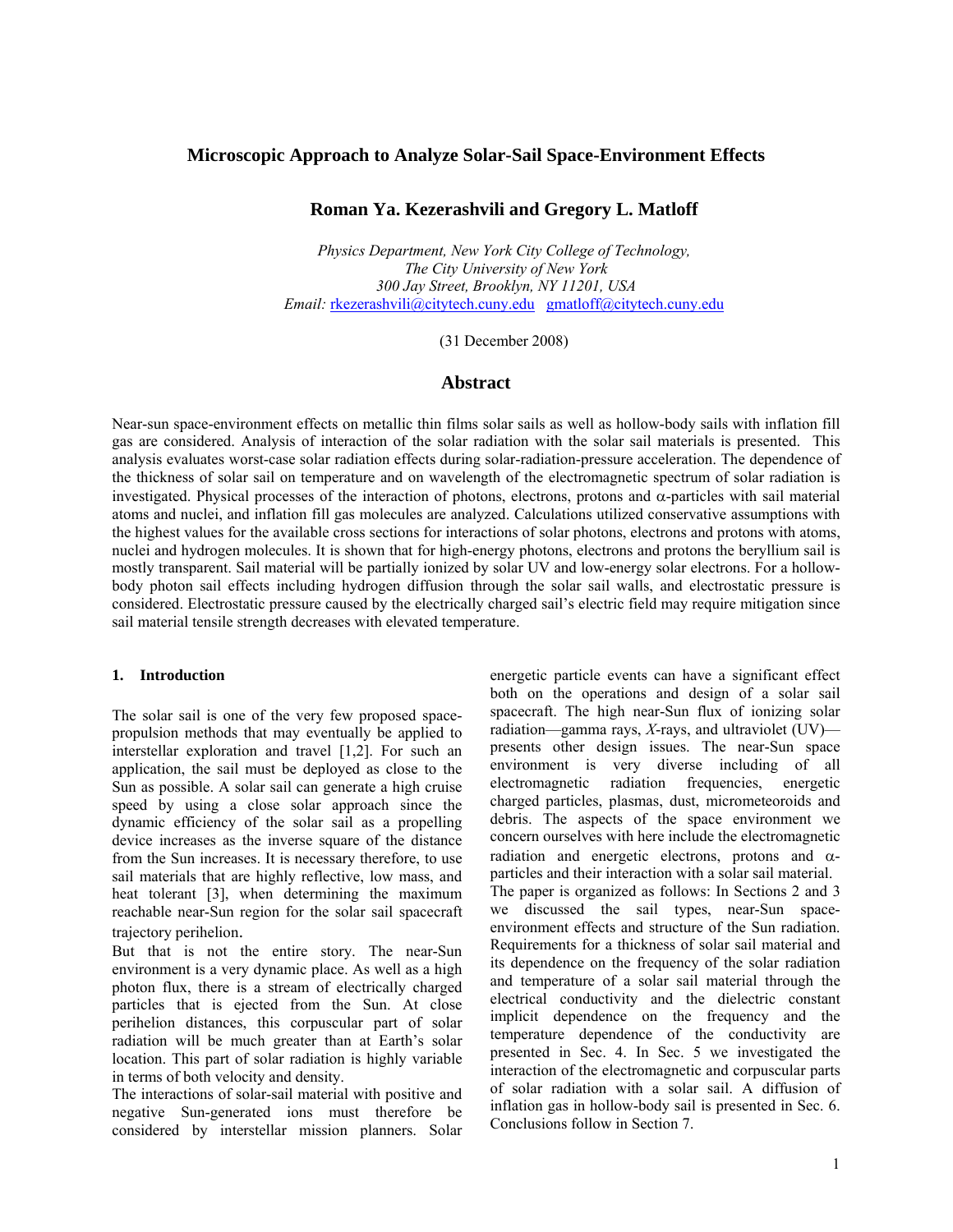### **2. Sail Types and Space-Environment Effects**

Researches in sundiving solar sails have led to consideration of many sail materials and configurations. Broadly speaking, there are two basic classes of solarsail configurations with applicability to interstellar travel. The first class includes "puller" sails, such as the parachute sail, which drags payload behind a single sheet of hyper-thin solar-sail material. The payload is attached to the sail by strong cables. The second class includes "pusher" sails such as the hollow-body or pillow sail [4, 5]. In this class, the sail is an inflatable structure containing a suitable inflation gas to maintain sail internal pressure. Unlike the parachute sail, which pulls the payload as it accelerates by solar radiation pressure, the accelerating hollow-body sail pushes against the payload. Although the requirement for a double sail thickness renders the hollow-body sail more massive than an equal-radius parachute sail, cables are not required.

As discussed in Refs. 6 and 7, both sail classes will be affected by sail-material ionization due to interaction with the solar-wind and high-energy solar-photon flux. Designers of pusher-sails must also consider the interaction between the fill gas and the walls of the solar sail, therefore a diffusion of the fill gas through the walls of the hollow-body sail.

### **3. Structure of Solar Radiation**

Let us consider the components of the solar radiation that interact with the solar sail. Solar radiation has two components: the electromagnetic radiation and radiation of low- and high-energy elementary particles like electron, protons, neutrinos and ions of light nuclei emitted by the Sun. The solar radiation mainly results from solar flares, a solar wind, coronal mass ejections and solar prominences.

First we analyze the interaction of the electromagnetic radiation with the solar sail material. The photoelectric effect, the Compton effect and creation of electronpositron pairs are the main processes and they play a crucial role in the attenuation of the ultraviolet, soft and hard *X*-ray and *γ*-ray by a solar sail when electromagnetic radiation interacts with the solar sail atoms. When photons exceed the threshold for nucleon knockout from solar sail material nuclei, a nuclear photoeffect occurs. All photons that produce the photoelectric effect or create the electron-positron pairs give up all their energy to the sail.

The main sources of electrons and protons that interact with the solar sail are the solar wind, coronal mass ejections and solar flares. The first two produce electrons with energies from about 0.01 eV up to a few hundreds of eV and the flares are a source of high energy electrons with energies from 1 MeV up to

hundreds of MeV. The energy spectrum of the solar protons extends from 0.2 keV to a few tens of keV for solar wind and coronal mass ejection protons and up to a few GeV for solar flare protons.

Thus, we can conclude that basic components of the solar radiation that will interact with the solar sail are electromagnetic radiation with energy from a few tenths of eV to hundreds of MeV, and electrons and protons in the energy spectrum from a few tenths of eV to hundreds of MeV and up to GeV.

Solar electromagnetic radiation, electrons and protons will interact with the solar sail in two manners: with the foil of the sail and with the suitable inflation gas for the hollow-body solar sail. The interaction of the solar electromagnetic radiation with the solar sail not only accelerates the spacecraft but also induces the diversity of physical processes that change the physical properties of the sail. As it is shown in Ref. 7, for highenergy photons, which are  $X$  - and  $\gamma$  -rays portion of the spectrum, the sail is mostly transparent. However, metallic sails, such as, for example, beryllium sails, will be partially ionized by the solar UV radiation, as is shown in Ref. 7. In other words, almost 7% of the extraterrestrial solar electromagnetic radiation will only ionize the sail producing the surface charge distribution. The visible wavelengths of the incident extraterrestrial solar electromagnetic radiation are mostly reflected by the solar sail depending on the coefficient of reflection of the solar sail material. But a part of the visible radiation as well as the infrared portion of the spectrum with wavelengths greater than 780 nm will be mostly absorbed by the solar sail causing the heating of the sail and, therefore, increase of its temperature. For the hollow-body class sails the diffusion of the inflation gas through sail's wall with an increase of temperature is the other important issue that required a consideration. Thus, the ionization, the heating of the sail and diffusion of the inflation gas are three major processes, which require mitigation and should be considered as the restrictions for the solar sail spacecraft deployment trajectories at the perihelion of an initially elliptical transfer orbit to a parabolic or hyperbolic solar orbit depending on the lightness factor of the solar sail.

### **4. Requirements for thickness of solar sail**

One of the key design parameter, which determines the solar sail performance, is the solar sail areal mass, which depends on the thickness and density of the sail material as follows:

$$
s = \rho d \,, \tag{1}
$$

where *d* is the thickness of the sail and  $\rho$  is the density of the sail material. A deployment of the sailcraft depends on the sail areal mass as well as the sail pitch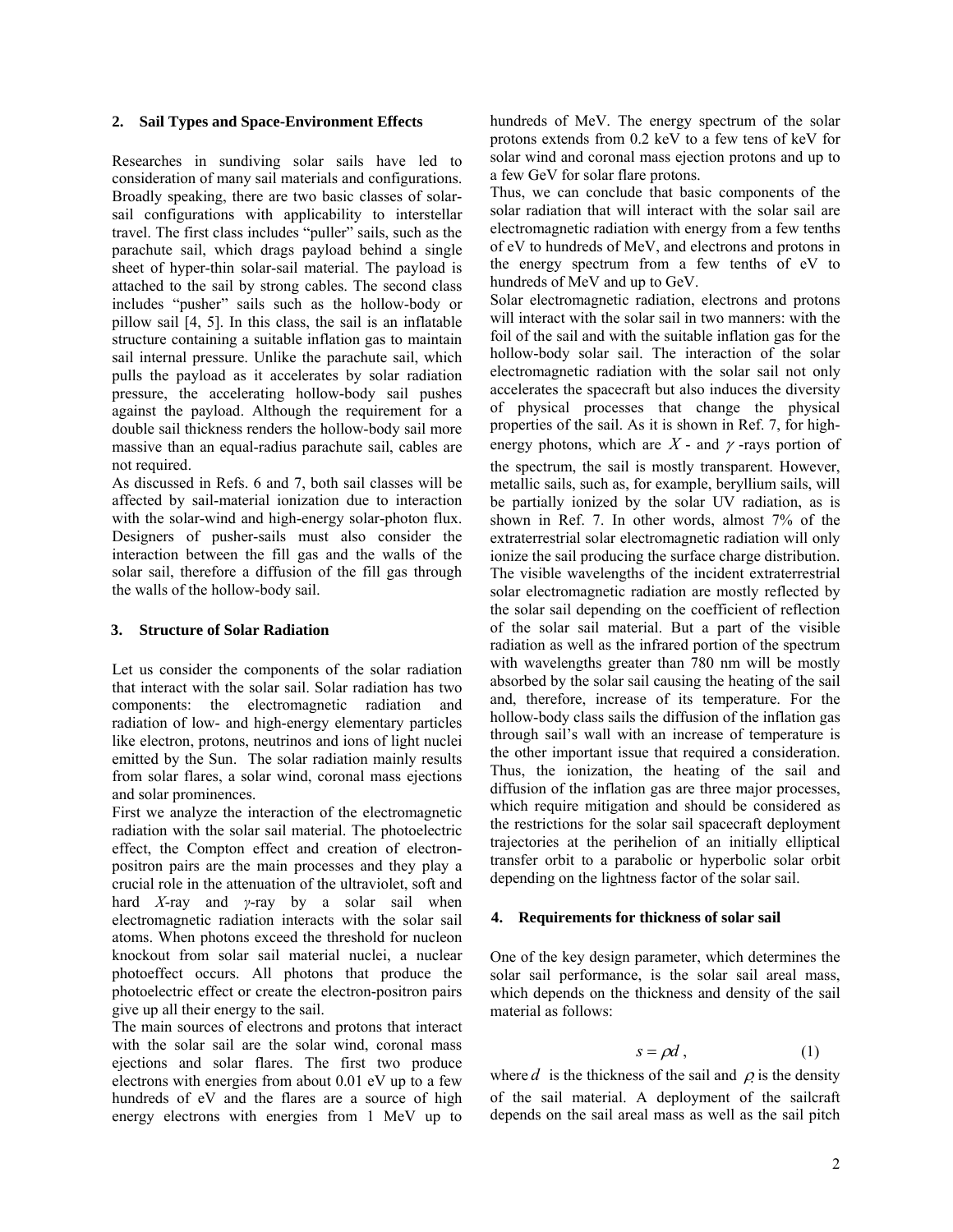angle, which is defined as the angle between the normal of the sail surface and the incident radiation. It is clear from Eq. (1) that to obtain a high performance sail we should select among the materials with the same optical properties, the material with low density and use a thin foil of this material for the solar sail. On the other hand, the ionization of a solar sail as well as the diffusion of the fill gas for a hollow-body sail also depends on the thickness of a sail material. It is obvious that when thickness of the sail increases the penetration of the solar radiation decreases and, therefore, the attenuation increases. If the solar sail film is too thin it becomes transparent for the part of the spectrum of the solar electromagnetic radiation and, therefore, this part of solar radiation is lost for the acceleration of the sailcraft. The question is how thin the foil for a solar sail should be that it would produce the acceleration of the sailcraft based on the maximum reflection of solar radiation? For the electromagnetic part of the solar radiation electromagnetic fields inside a metallic conducting foil decay rapidly with depth. The distance it takes to reduce the amplitudes of the electromagnetic field by factor of  $1/e$  (*e*-folding distance) is a skin depth and it is a measure of how far electromagnetic wave penetrates into the conducting metallic foil. It is obvious that the foil thickness should be always larger than the skin depth otherwise the solar sail material will be transparent for electromagnetic radiation. Following the standard electrodynamics approach [8] by applying the system of Maxwell's equations for linear conducting media we find the minimum foil thickness that provides the maximum reflectivity and investigate dependence of this minimum thickness on wavelengths of solar radiation as well as on temperature. As it is shown in Ref. 9, the condition for the thickness of the solar sail that performs the acceleration of the sailcraft based on the maximum reflection of the solar radiation should be at least the following:

$$
d = \omega^{-1} \left[ \frac{\varepsilon(\omega)\mu}{2} \left( \sqrt{1 + \left( \frac{\sigma(\omega, T)}{\varepsilon(\omega)\omega} \right)^2 - 1} \right) \right]^{-1/2}, \quad (2)
$$

where  $\omega$  is a frequency of solar radiation,  $\varepsilon(\omega)$  and  $\sigma(\omega,T)$  are the permittivity and conductivity of the metallic foil, respectively, and they are the functions of the frequency. The permeability  $\mu = \mu_0 = 4\pi \times 10^{-7} \frac{\text{T} \cdot \text{m}}{\Delta}$ , assumed the solar sail

A material to be nonmagnetic. Using Eq. (2) we can estimate the minimal thickness of the solar sail required to achieve maximum reflection of the solar light for the given optical properties of the metallic foil. The required thickness of the metallic foil is governed by three properties of the solar sail material: the permittivity  $\varepsilon$ , the permeability  $\mu$ , and the conductivity  $\sigma$  of the metallic foil. Actually, each of these parameters depends to some extent on the frequency of the electromagnetic wave and the temperature. Indeed, as its follows from Eq. (2) the minimal thickness depends on the frequency - apart from the explicit dependence on the factor  $1/\sqrt{\omega}$  and it also has implicit dependence, because the conductivity  $\sigma(\omega,T)$  and dielectric function  $\varepsilon(\omega)$  are frequency functions. Also the minimal thickness depends implicitly on the temperature through the temperature dependence of the conductivity.





Fig. 1. The dependence of the thickness of the solar sail foil on the solar radiation wavelength and temperature for beryllium and titanium. The numbers on the curves indicate the thickness of the foil in nm.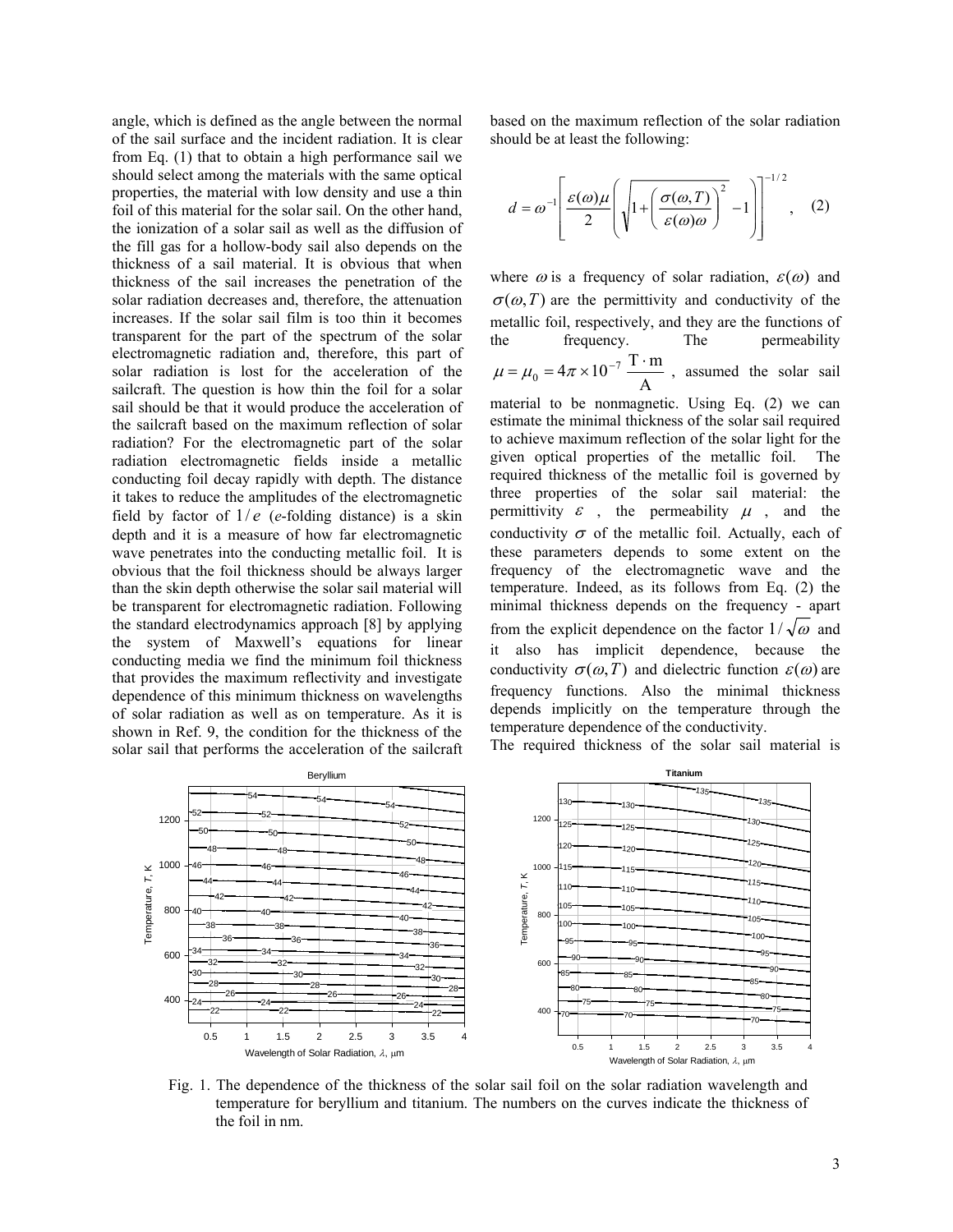fluctuating depending on the temperature and frequency, therefore, we need to determine the minimal thickness of the sail material that would enable it to achieve the reflection of all solar spectrum frequencies at the temperatures of the near-Sun environment.

In studying the dependence of the sail material thickness on the temperature and on the solar electromagnetic spectrum frequency (wavelength) we use Eq. (2) and have assumed the solar sail material to be nonmagnetic. The calculations were performed for beryllium and titanium. The results of the calculations are presented in Figs. 1 and 2, where the values of the required thicknesses of the solar sail material providing the best reflection of electromagnetic radiation are plotted as a function of wavelength of the solar radiation and temperature. The general behavior of these dependences is such that the increase in the temperature requires increases in the thickness of the sail foil to keep its best reflection ability. The analysis of Figs. 1 and 2 shows that the thickness of the foil exhibits the negligible dependence on the wavelength at low temperature and weakly decreases for all wavelength ranges at high temperature. We also observe much stronger dependence of the minimal thickness on the temperature, especially in the range corresponding to the visual part of the solar radiation spectrum. However, both solar sail materials exhibit strong dependence of the thickness on the wavelength in the wavelengths range  $0.2 \mu m < \lambda < 0.8 \mu m$  and this dependence becomes stronger when temperature increases. The corresponding 3D plots for the thickness dependence on the wavelength and temperature for beryllium and titanium are presented in Fig. 2. Analysis of the results of calculations shows that the minimal thickness requirement that provides the best reflection and absorption of all solar radiation wavelengths for

temperature range about 700-900 K is about 40 nm for beryllium and aluminum and about 110 nm for scandium and titanium. Using these thicknesses we can estimate the degree of ionization of the corresponding metallic foil as well as find the diffusion rate of the fill gas for a hollow body sail.

#### **5. Interaction of Solar Radiation with Solar Sail**

The intensity of the electromagnetic radiation penetrating a layer of material with thickness *x* is given by the exponential attenuation law

$$
I = I_0 e^{-\mu x}, \tag{3}
$$

where  $I_0$  is the incident photons intensity,  $x$  is a penetration distance in  $g/cm^2$  and  $\mu$  is a mass attenuation coefficient. The mass attenuation coefficient  $\mu$  is a basic quantity used in calculations of the penetration and the energy deposition by photons (*X*ray,  $\gamma$  -ray, bremsstrahlung) in materials. The mass attenuation coefficient is proportional to the total photon interaction cross section. The total cross section can be written as the sum of contributions from the principal photon interactions with a metal foil. As a result for the linear attenuation coefficient we have

$$
\mu = (n\sigma_{ape} + nZ\sigma_C + n\sigma_{pair} + n\sigma_{npe})/\rho.
$$
 (4)

In Eq.  $(4)$  *n* is the number of metal atoms in the unit volume,  $\rho$  is a density of the solar sail material,  $\sigma_{\text{ape}}$ is the atomic photoelectric effect cross section,  $\sigma_C$  is



Fig. 2. The dependence of the thickness of the solar sail foil on the solar radiation wavelength and temperature for beryllium.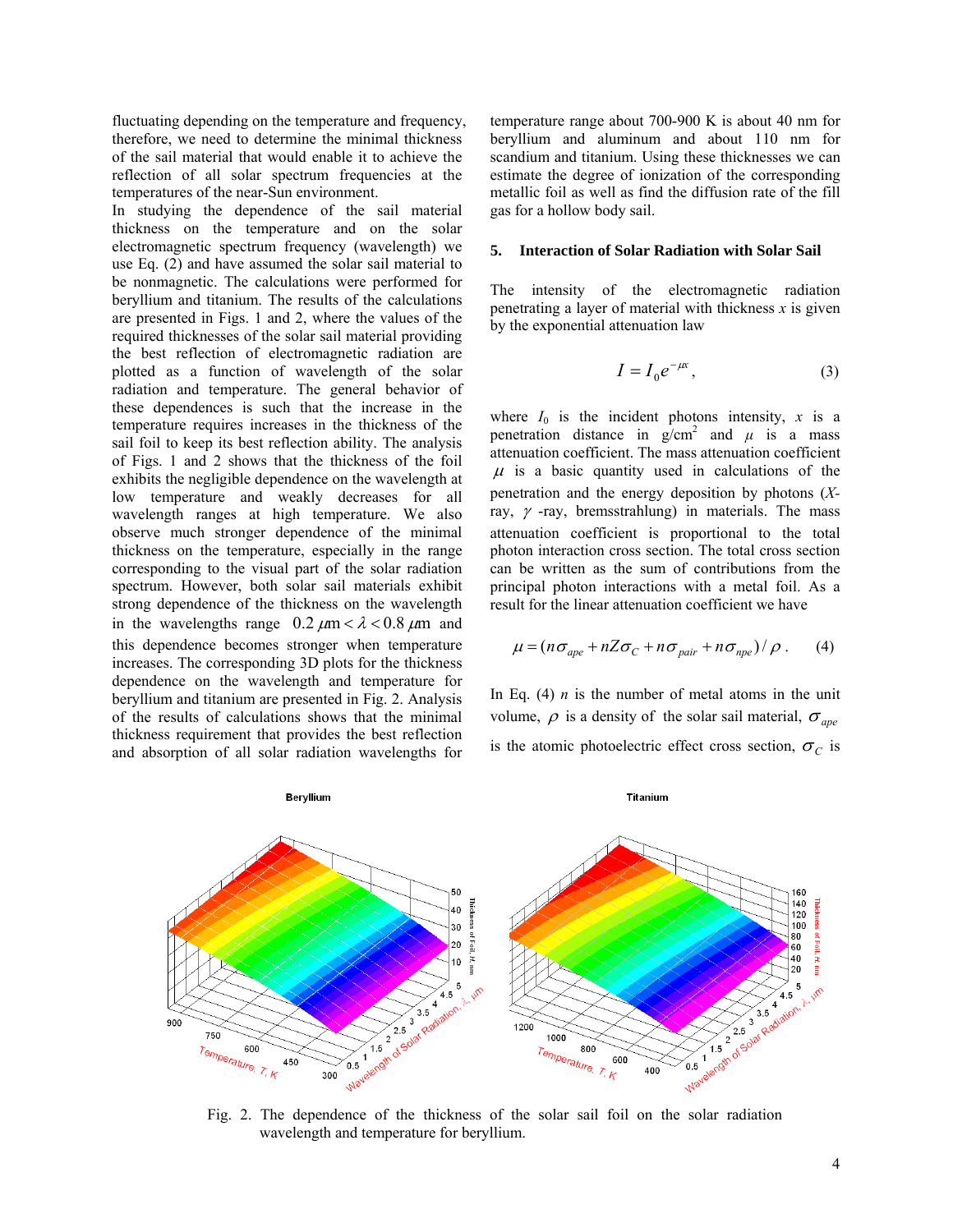the Compton scattering cross section,  $\sigma_{pair}$  is the cross section for electron-positron production, and  $\sigma_{\eta_{\text{p}}\text{e}}$  is the photonuclear cross section. The attenuation coefficient is a function of photon energy because each cross section depends on the photon energy. The first term in Eq. (4) is dominant for a low photon energy, the second term becomes important for photon energy up to hundreds of keV, the third term plays the major role for photons energy higher than a few MeV, and the last term gives the dominate contribution for high-energy photons when they are interacted with a solar material nuclei. Each cross section is a function of the photon energy. Using the corresponding cross section for the considered processes we can estimate the reduction of the radiation through the solar sail.

Electrons, protons and  $\alpha$ -particles will also interact with the solar sail foil. As well as penetrating through the foil they interact with molecules of the inflation fill gas. At low energy, electrons scatter on the sail material atoms and basic physical processes are the excitations and ionization of the atoms of solar sail material. We can use Eq. (3) to determine the solar electron flux reduction with the coefficient of linear attenuation as

$$
\mu_{electron} = (n\sigma_{ex} + nZ\sigma_i)/\rho, \qquad (5)
$$

where  $\sigma_{ex}$  is the sum of total cross sections for excitation processes in different states, and  $\sigma_i$  is the sum of total cross sections for the ionization with excitation. The energy dependence of the cross section results in the energy dependence of the linear attenuation coefficient.



Fig. 3. The mass attenuation coefficient as a function of photon energy, for six different candidate solar-sail materials**.** 

The scenario with the maximum value of the cross section for each process is conservatively assumed to better understand the processes' influence on the solar sail. To make a meaningful estimate of all effects of the interaction of photons with the solar sail material leading to its ionization, we consider the upper limits of the experimental and theoretical values of the cross sections for all considered processes.

Using the current photon interaction database of the National Institute of Standards and Technology and the tables given by Hubbell in the International Journal of Applied Radiation and Isotopes [10] we calculated the mass attenuation coefficient for different candidates for a solar sail material considered in Ref. 11. Fig. 3 presents the energy dependence of the mass attenuation coefficient for photons of energy from 1 keV to 20 MeV penetrating through foil of different metals considered as a candidate solar-sail material. For photon energies above about 4 MeV, the energy absorption is mainly due to electron-positron pair creation; below 100 keV it is due mainly to the atomic photoelectric effect; and in the intermediate range, it is due mainly to Compton scattering. The comparison of the mass attenuation coefficient in beryllium, aluminum, scandium, titanium, niobium and molybdenum shows that in beryllium it is smaller than in the other metallic foils, for scandium and titanium the coefficient almost the same. The same behavior can be observed for niobium and molybdenum. Broadly speaking, we can attribute the smaller attenuation and absorption in beryllium to the smaller density, beryllium has fewer electrons per unit volume than aluminum, scandium, titanium and niobium and hence a photon is less likely to encounter an electron in a given thickness of material. However, the differences in details between the shapes of the curves in Fig. 3 must be attributed to the differences of the electrons arrangements in aluminum  $(1s^22s^22p^63s^23p^1)$ , scandium  $(1s^22s^22p^63s^23p^63d^14s^2$ ), titanium  $(1s<sup>2</sup>2s<sup>2</sup>2p<sup>6</sup>3s<sup>2</sup>3p<sup>6</sup>3d<sup>2</sup>4s<sup>2</sup>$ ), niobium  $(1s<sup>2</sup>2s<sup>2</sup>2p<sup>6</sup>3s<sup>2</sup>3p<sup>6</sup>3d<sup>10</sup>4s<sup>2</sup>4p<sup>6</sup>d<sup>4</sup>5s<sup>1</sup>),$  and in beryllium  $(1s<sup>2</sup>2s<sup>2</sup>)$  atoms. The scandium and titanium differ only in the number of electrons in the 3d subshell and since their properties are mainly due to their 4s electrons the energy dependence of the mass attenuation coefficients are quite similar. It is important to mention that when the energy of a photon increases from 1 keV to 10 keV the coefficients decreases by the factor  $10<sup>3</sup>$ . For photon energies more than about 130 keV the mass attenuation coefficient is almost the same for all solar-sail material considered. In other words, for this energy region there is no distinction between all materials considered as a candidate for a solar sail and they attenuate photon equally.

We studied the dependence the ratio  $I/I_{\theta}$  on the thickness of the solar sail foil for the different photons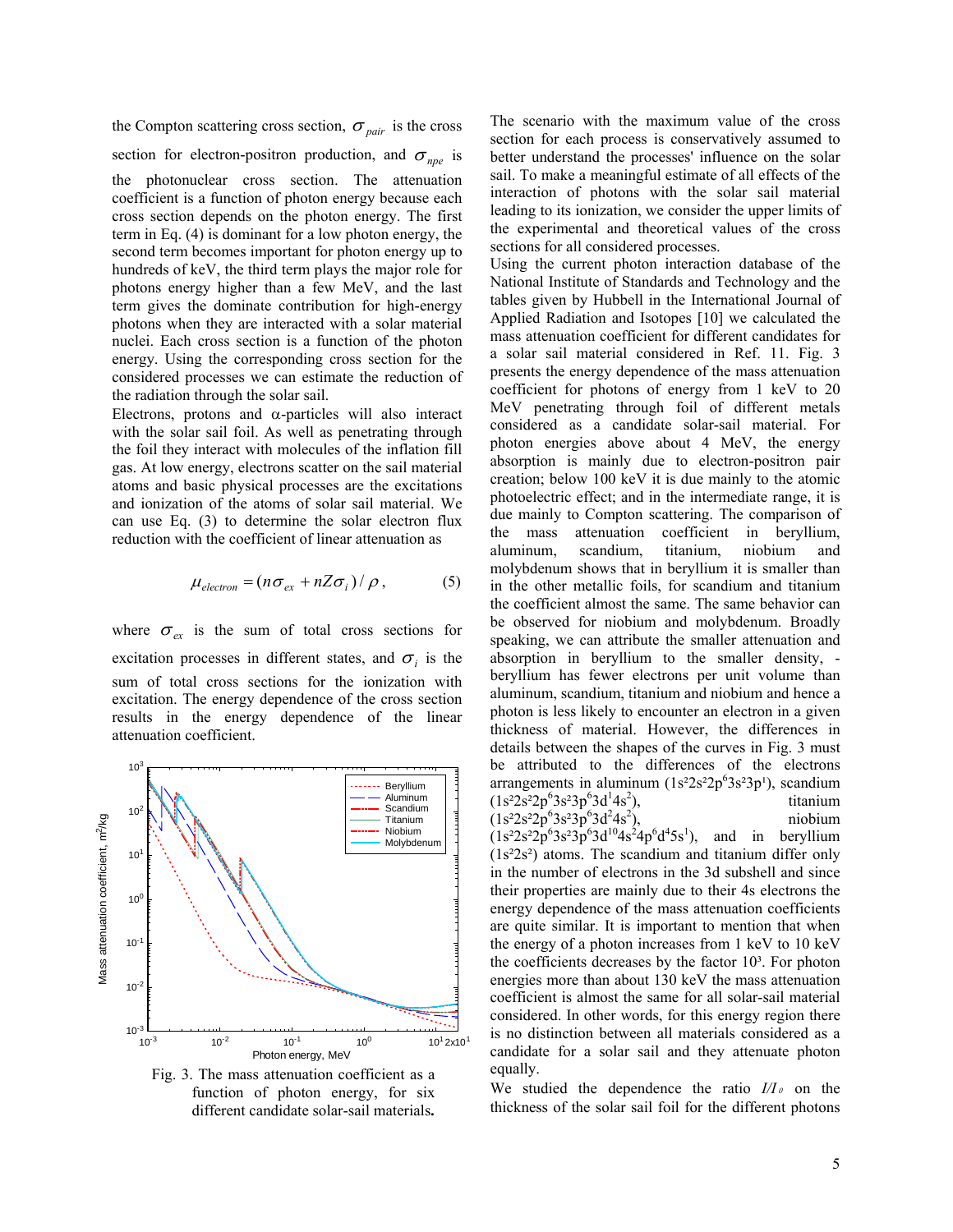

Fig. 4. Dependence of the ratio  $I/I_0$  on the thickness of beryllium foil for different photon and electron energies.

energies. As the example we illustrate this for beryllium foil. Fig. 4 shows the results of the calculation of the dependence of this ratio on the thickness of the beryllium foil for the different photons energies. For UV radiation (10 eV) about 55  $\%$  of the incident flux intensity will ionize the 40 nm beryllium foil and for 50 eV and 100 eV photons only 18 % and 4 % of incident photons will interact with the solar sail. For higher energy photons the beryllium solar sail will be transparent. When the foil thickness increases the degree of ionization increases also. For example, for the 50 nm thickness foil about 60% UV will ionize the sail and the role of 54 keV radiation in ionization is only about 4%. Thus, beryllium is highly transparent to *X*and *γ*-ray, but the processing and use of beryllium is risky due to potential toxicity.

For calculation of the linear attenuation coefficient for electrons related to the excitation processes we used the total cross sections for elastic and excitations scattering from Ref. [23] and for the linear attenuation coefficient related to the ionization with excitation processes we used the best available cross sections for electron impact ionization of Be atoms from Ref. [24]. Our study Ref. 6 indicate that the linear attenuation coefficient for the ionization with excitation processes is relatively smaller than for the excitation processes and has the maximum at 50 eV. For electron energies more than 200 eV the attenuation coefficients for both processes are comparable. We used available theoretical and experimental data for the total cross sections for excitation and ionization with excitation processes to find the reduction of low-energy electrons flux in the beryllium foil.

To make the most conservative prediction of the dependence of the ratio  $I/I_0$  on the thickness of the beryllium foil for the excitations and ionization processes, we use the maximum value of the

attenuation coefficients for the corresponding processes. Results of these calculations are presented in Fig. 4. The results indicate that the sail ionization through electrons impact is relatively much smaller than by UV radiation and reduction of the low-energy electrons proceeds through the elastic and inelastic scattering of the electrons on the beryllium foil. More than 80% to 95% of the impact electrons, depending on the foil thickness, will penetrate the sail and interact with inflation gas molecules through inelastic scattering with excitation in different states and processes of ionization in case of the hollow-body sail.

Now let us consider the interaction of protons and  $\alpha$ particles with the solar sail material. When electrons protons and α-particles pass through the sail material there is the energy loss for electrons, protons and  $\alpha$ particles. For electrons, this energy loss is the result of collisions with background atomic electrons and bremsstrahlung radiation when they are strongly deflected by the nuclei of solar sail material atoms. For protons and α-particles, it is caused by electronic and nuclear collisions. The Bethe formula [12] gives the collisional stopping power for relativistic electrons. Using the energy loss rate, the stopping range for electrons, protons and  $\alpha$ -particles can be determined. Fig. 5 presents the stopping range for protons and  $\alpha$ particles of various energies for a different candidate solar-sail material**.** We use the data from the ESTAR and ASTAR database [13] and the program, which calculates the stopping range for protons and  $\alpha$ particles in different candidates for solar sail materials. Comparing these stopping ranges for the different candidate solar-sail material we can find for which energies for protons and  $\alpha$ -particles the solar sail is transparent. For example,  $3.70 \times 10^{-6}$  g/cm<sup>2</sup> is the range for 20 nm beryllium foil and we can conclude that the beryllium sail wall is transparent to protons and  $\alpha$ particles with energy higher than 10 keV.

As a result of ionization processes produced mostly by UV radiation and also by the solar electrons, protons and  $\alpha$ -particles the solar sail is gaining a positive electric charge. As it is shown in Ref. 7 the solar electrons recombination with sail material positive ions can not neutralize the solar sail. The relative rates of the ionization and recombination processes determine the establishment of the positive charge on the solar sail, which constantly increase during the perihelion pass.

The ionized sail may have one advantage for both classes of solar sails related to the electrical propulsion by the solar wind, in other words, for sailing in the solar wind, as well as one disadvantage related to the electrostatic pressure in the case of a hollow-body solar sail. In Ref. 14 proposed an electrical sail and analyzed an interplanetary spacecraft consisting of a positively charged grid that electrically reflects incident solar wind protons and an onboard device that maintains the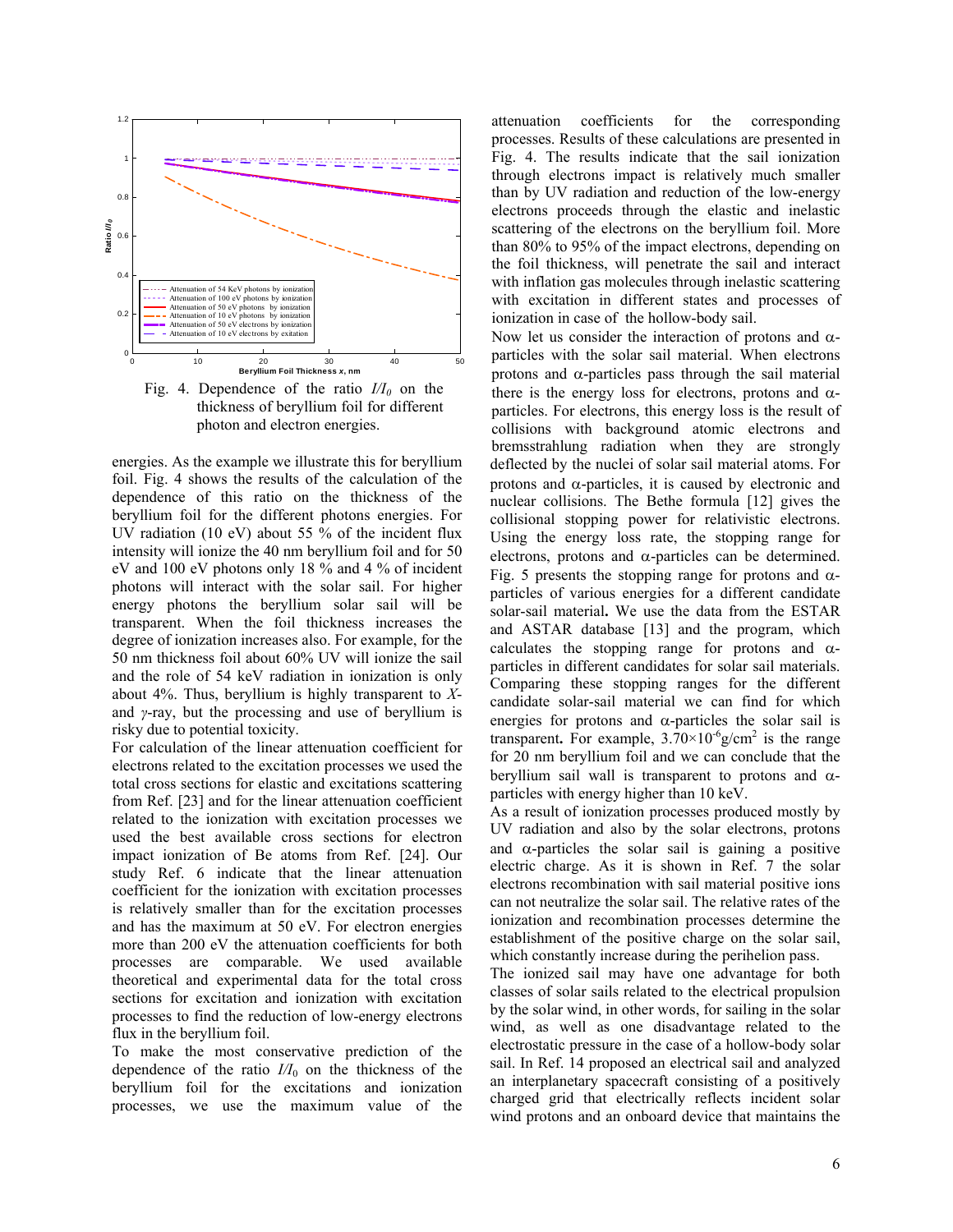



grid's potential. As it is shown above in our case as a result of UV ionization the solar sail naturally gains the positive potential which will deflect the proton component of the solar wind and therefore, extract momentum from the solar wind plasma. However, the proton component of the solar wind induced acceleration is considerably less that the radiationpressure acceleration [7] and be a minor perturbation rather than a large effect. On the other hand this minor perturbation should be taken into consideration for the calculation of the trajectory for an interstellar sailcraft. The ionized sail surface has a surface charge distribution which is producing the electric field *E*. The electric field of the solar sail very near the surface can be considered as an electric field produced by an infinite plane. The electric field inside of the hollowbody solar sail according to Gauss' law is zero. In the presence of an electric field, a surface charge on the sail will experience a force per unit area which is an outward electrostatic pressure which can also be written as

$$
P = \frac{\varepsilon_0}{2} E^2, \qquad (6)
$$

where  $\varepsilon_0$  is the permittivity of free space. Electrostatic pressure acting on the surface of the sail always acts outward. In Ref. 7 we found that for beryllium hollowbody solar sail  $P = 59.6$  MPa. It is about the same as the tensile strength of beryllium at temperature 800 $\mathrm{^{0}C}$ . The tensile strength depends on the temperature. When temperature increases the tensile strength of materials usually decreases. Hence, the electrostatic pressure can exceed the solar sail material's tensile strength, and therefore the surface of the hollow-body solar sail may fragment. This effect can be visualized by charging up soap bubbles or spherical rubber balloon: the additional electrostatic pressure eventually causes them to burst.

### **6. Diffusion of inflation gas in hollow-body sail**

Different processes occur in the inflation fill gas within the solar sail. A fraction of fill gas molecules striking the inner surface of the sail are directly scattered back. The number of molecules promptly returned back by this scattering process depends on their incident energy, therefore on the temperature of the gas, as well as the type of material of the sail walls. The fill gas molecules that are stopped in the sails walls have several possible fates. Previously existing defects, defects caused by the energetic solar electrons and protons may trap hydrogen. These traps are defined by the maximum range of the incident hydrogen. The traps eventually become saturated, and the untrapped gas diffuses, going deeper into the sail walls' material or in to space. Below, we consider the atomic diffusion - the process whereby the random thermally-activated gas atoms and ions result in net transport through the sail foil. In other words, gas molecules, atoms and ions inside the hollow-body solar sail can diffuse through the wall of the sail and escape, resulting in the sail slowly deflating. The diffusion equation contains two gas-metal interaction parameters, the diffusivity *D* , which describes the gas transport in a concentration gradient and the heat transport  $Q$ , which describes the gas transport in a temperature gradient. However, because the thickness of the solar sail wall is about a few hundred atomic layers the temperature gradient is negligibly small and in a very good approximation we can consider that  $\nabla T = 0$  and neglect the term describing the heat transport through the walls in the diffusion equation. There is a concentration gradient in the sail wall, because the sail is filled initially with gas, and there is no gas on the outside. Therefore, the rate of transport of hydrogen is governed by the diffusivity and the concentration gradient. For simplicity let us consider the diffusion flux perpendicular to the wall and Fick's first law for the a diffusion flux can be written in the form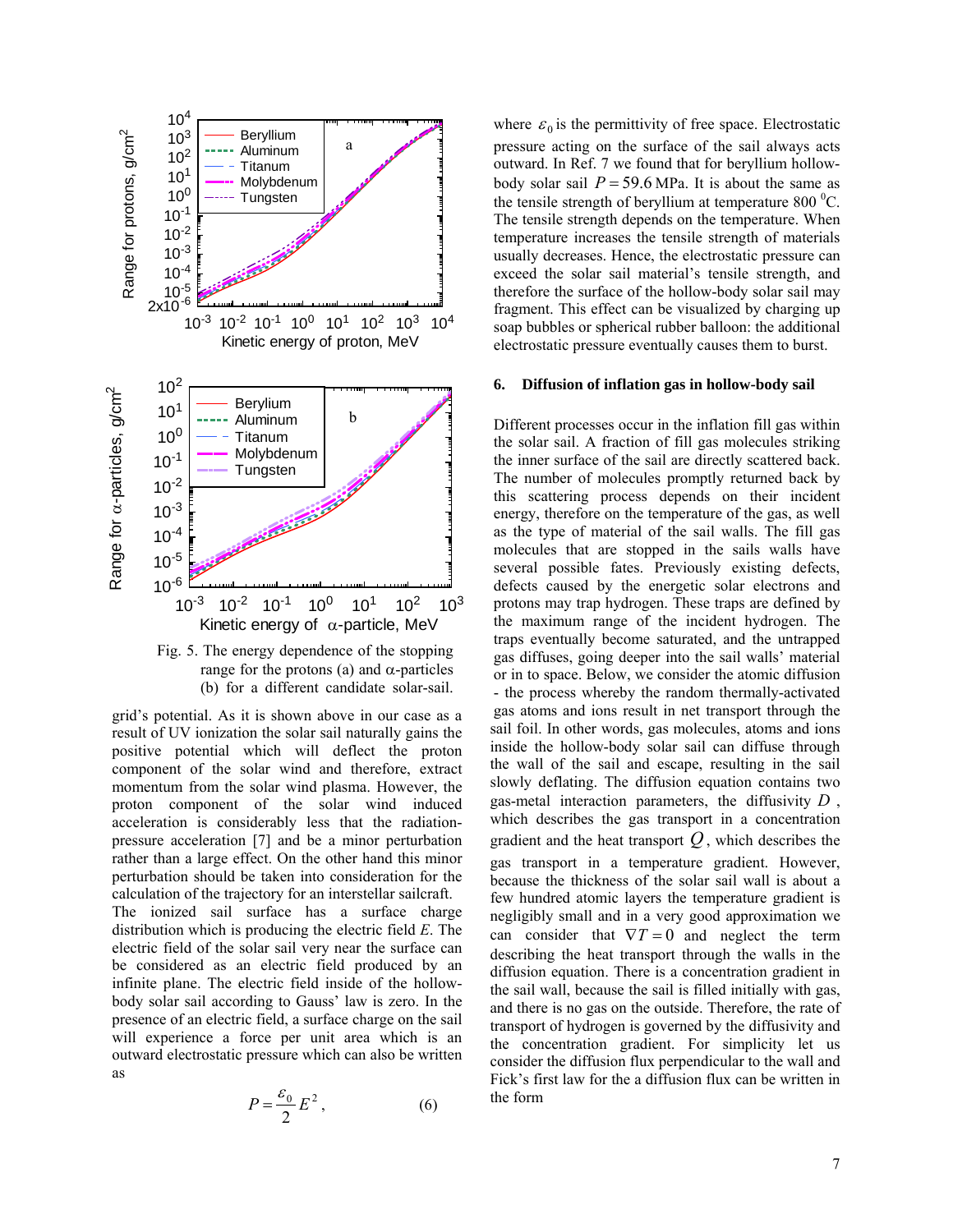$$
j = D_0 e^{-\frac{E_D}{kT}} \frac{dC}{dx}.
$$
 (7)

where  $D_0$  is the diffusion coefficient or diffusivity,  $C$ is the concentration which are measured in  $mol/m<sup>3</sup>$  and  $m^2$ /s, respectively, *T* is absolute temperature of the hydrogen gas,  $E_D$  is the activation energy for the diffusion and  $k = 8.63 \times 10^{-5}$  eV/K is the Boltzmann's constant.

The fill gas is in thermal equilibrium with the solar sail walls. Therefore, the gas temperature will be equal to the temperature of the solar sail foil. In the worst case scenario this temperature should be close to the sail material melting temperature.

The thickness of the hollow-body solar sail for the Sunfacing surface and the anti-solar sail surface may differ depending on its design [4, 5]. However, the thickness of the sail material will not exceed a few hundred atomic layers. For such small thicknesses in good approximation we can replace the derivative of the concentration by the concentration difference over thickness *d*, assuming that concentration of the hydrogen atoms deceases uniformly and consider that the outside concentration of the hydrogen for the diffusion flux is zero for both the Sun-facing sail surface, and the anti-Sun solar sail surface, we can rewrite Eq. (7) in the following form

$$
j = D_0 e^{-\frac{E_D}{kT}} \frac{C_{in}}{d}, \qquad (8)
$$

where  $C_{in}$  is the concentration of gas into the hollow-



Fig. 6. Temperature dependence of hydrogen flux rate for beryllium solar sail configuration A (thin curves) and configuration B (thick curves) Results of calculations are given for the different parameters of diffusion activation  $E_D$  and diffusion constant  $D_0$ .

body solar sail. Equation (8) shows the dependence of the gas diffusion flux on the temperature and thickness of the wall for the solar sail. The total molecular flux rate of the gas through the all sail area is

$$
\frac{dM}{dt} = \frac{4}{3} \vec{j} \vec{n} dS , \qquad (9)
$$

where  $\vec{n}$  is the normal to the sail surface *S*. Using Eq. (8) and considering that the hollow-body sail has the shape of a disk of radius of  $R$  and height  $h$ , we can calculate the total gas mass flux rate given by Eq. (9). Let's also mention that using Eqs. (8) and (9) we can determine the dependence of the total molecular flux rate of the gas on the temperature of the solar sail material. As an example, we performed calculations for the hollow-body beryllium sail considered in Ref. 5 for the thickness of the beryllium foil of 40 nm which follows from our calculation in Sec. 4. Fig. 6 present the results of our calculations for the dependence of the flux rate of the hydrogen on the temperature for two configurations of the sailcraft. We consider the different values of the diffusion activation energy  $E_D$  and constant  $D_0$  The experimental value of the activation energy  $E_D$  and constant  $D_0$  for the diffusion of beryllium depends on the purity of the beryllium material used in the experiments and varies from 0.15 eV to 0.36 eV and from  $9 \times 10^{-12}$  m<sup>2</sup>/s to  $6.7 \times 10^{-9}$  $\text{m}^2$ /s, respectively [15-18]. We calculated the flux rate for different available sets of the diffusion activation energy and diffusion constant and presented in Fig.1 by thin curves for configuration A and by thick curves for configuration B. A general overview of these results shows that the diffusion flux rate strongly depends on the temperature. When temperature increases from 400 K to 1400 K, the flux rate increases by a factor of  $10^4$ and  $10<sup>3</sup>$  for the solar sail configuration A and B, respectively, when in calculations used the diffusion activation energy and diffusion constant from Ref. 16. For these parameters from Refs. 15 and 16, the hydrogen flux rate is changing by a factor of  $10<sup>2</sup>$  and almost by a factor of 10 for the solar sail configuration A and B, respectively. Over temperature 500 – 1400 K, hydrogen flux is changing more than three orders of magnitude for the diffusion activation energy and diffusion constant reported in Ref. 17 for the configuration A, as well as for the configuration B. Hence, we can conclude that the results also demonstrated the strong dependence of the flux rate on the values of the diffusion activation energy and diffusion constant.

Our approach allows us to estimate how much of the inflation fill gas should be carried by the hollow-body solar sail for the acceleration phase in the near-Sun space-environment. To illustrate that let us consider the configuration A and B of the beryllium hollow-body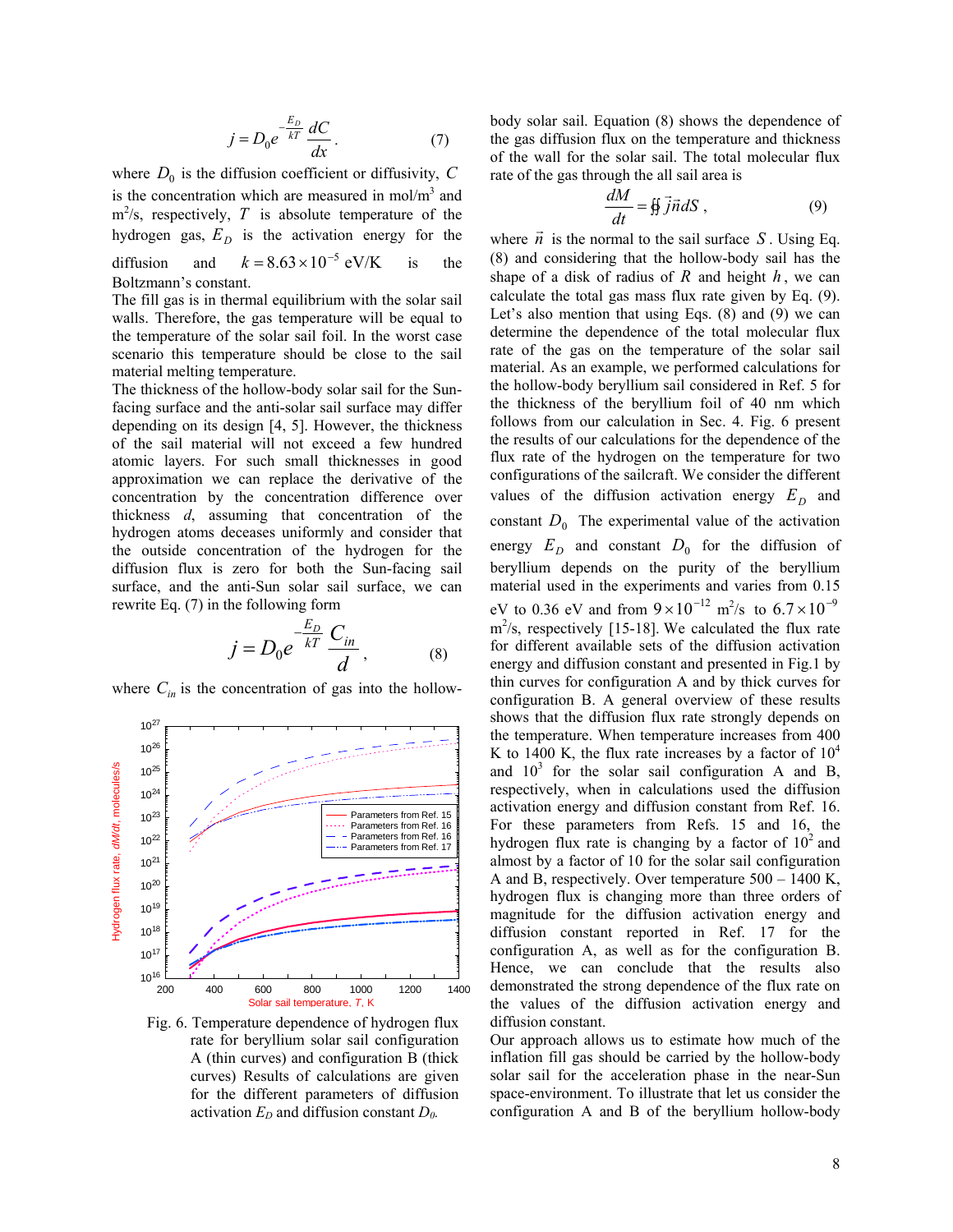solar sail. The total amount of hydrogen molecules in the spacecraft configuration A and B is  $9.2 \times 10^{30}$  and  $5.0 \times 10^{22}$ , respectively [5]. The acceleration time of the sailcraft nearby the Sun is about 7000 s - 8000 s. Using these values we can estimate the performance time for the solar sail. From Fig.6 it is easy to see that negligible amount of the hydrogen filled gas will diffuse through the walls of the beryllium sail for configuration A for the temperature regime up to 1400 K, when we used in our calculations the diffusion activation energy and diffusion constant from Refs. 15- 17. However the same analysis of Fig. 6 shows that the sail will be deflated completely for configuration B when the temperature of the sail exceeds 400 K - 450 K for the sets of parameters from Ref. 16. For the diffusion activation energy and diffusion constant from Refs. 15 and 17, the solar sail for the configuration B will deflate completely when the temperature of the sail walls exceeds about 1300 K.

# **7. Conclusions**

To find minimal required thickness of the solar sail for an acceleration of the sail craft in the near-Sun space region the following important factors should be considered: the existence of a wide range of solar electromagnetic radiation frequencies, dependence of the electrical conductivity and dielectric function of a sail material on the frequency and the temperature dependence of electrical conductivity of a sail material. In the present work we introduced the results of the interactions of solar electromagnetic radiation and solar electrons, protons and  $\alpha$ -particles with the different candidate solar-sail materials. Some calculations are emphasized on the beryllium hollow body sail with the hydrogen fill gas. Our calculations were performed using most conservative assumptions with the highest values for the available cross sections for the interaction of solar photons, electrons, protons  $\alpha$ -particles with solar sail material atoms and nuclei. Under these assumptions we found that mostly the solar deep UV radiations will ionize solar sail foil.

Moreover, the accumulation of the electric charge on the solar sail due to UV ionization will constantly increase for the duration of the operation of the solar sail and produces the electrostatic electric field and therefore, a positive electric potential. This electric potential will deflect the proton component of the solar wind and therefore, extract momentum from the solar wind plasma and accelerate the solar sail. This acceleration is a minor perturbation with respect to the solar radiation acceleration and should be taken into consideration for the calculation of the trajectory for the sailcraft for a long term interstellar travel. The electric field is excluded from the inside of the hollow-

body solar sail, but not from the outside, giving rise to a net outward force producing the electrostatic pressure. The outward electrostatic pressure on the hollow-body sail surface can exceed the tensile strength of the solar sail material, and as a result, the surface of the hollowbody solar sail may burst.

Our consideration of the worst scenario for the diffusion of hydrogen through the solar sail beryllium walls show that the diffusion flux rate strongly depends on the temperature. The results also demonstrated the strong dependence of the flux rate on the values of the diffusion activation energy and diffusion constant.

Thus, in our microscopic approach to obtain a high performance solar sail as a first step, when the perihelion of an initially elliptical transfer orbit to a parabolic or hyperbolic solar orbit is found, is to select among materials with the same optical properties, the material with low density and find the thickness of the foil of this material based on the existing solar sail equilibrium temperature at the perihelion. Then for that thickness of the solar sail we can determine the ionization degree of the solar sail material and find the electric charge accumulated during the perihelion pass. For a hollow-body solar sail for the given sail thickness we should determine the amount of the inflation gas that will not diffuse through solar sail wall and guarantee the perihelion pass. This approach can be applied to a wide variety of materials, and sail configurations utilizing metallic thin foils in the near-Sun space environment.

# **References**

- 1. C. R. McInnes, Solar Sailing. Technology, Dynamics and Mission Applications, Springer, Praxis Publishing, 296 p., 1998.
- 2. G. Vulpetti, L. Johnson, and G. L. Matloff, Solar Sails: A Novel Approach to Interplanetary Travel, Springer, NY (2008).
- 3. V.V. Koblik, E.N. Polyakova, L.L. Sokolov and A.S. Shmirov, Controled Solar Sailing Transfer Flights into Near-Sun Orbits under Restriction on Sail Temperature., Cosmic Research, **34** pp. 572- 578 (1996).
- 4. J. Strobl, The hollow body solar sail, JBIS, **42**, 515-520 (1989).
- 5. G. L. Matloff, "The Beryllium Hollow-Body Solar Sail and Interstellar Travel," *JBIS*, **59**, 349-354 (2006).
- 6. R. Ya. Kezerashvili and G. L. Matloff, Solar radiation and the beryllium hollow-body sail: 1. The ionization and disintegration effects, *JBIS*, **60**, 169-179 (2007).
- 7. R. Ya. Kezerashvili and G. L. Matloff, Solar radiation and the beryllium hollow-body sail: 2. Diffusion, recombination and erosion processes, *JBIS*, 61, 47-57 (2008).